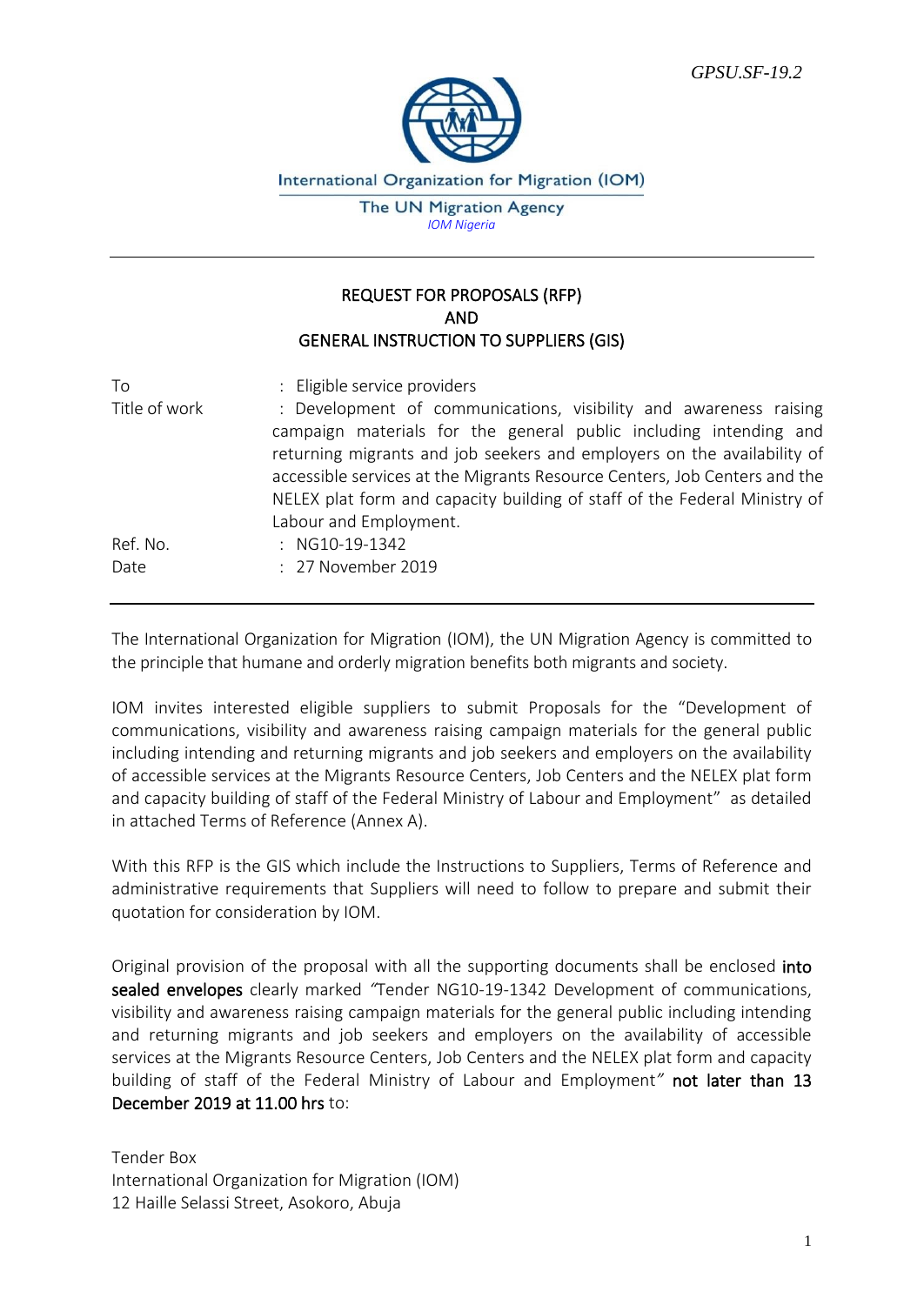Proposal must be registered in the bid registry available at The Reception Desk

# Proposal s submitted after deadline will be rejected.

Proposal shall be valid for a period of 60 days with confirmation of stated price validity for one year period after submission of Bids.

Please address questions in writing to the following email [rsemlek@iom.int](mailto:rsemlek@iom.int) and [fsimpson@iom.int](mailto:fsimpson@iom.int) specifying in the subject line: *"*Tender NG10-19-1342 Development of communications, visibility and awareness raising campaign materials for the general public including intending and returning migrants and job seekers and employers on the availability of accessible services at the Migrants Resource Centers, Job Centers and the NELEX plat form and capacity building of staff of the Federal Ministry of Labour and Employment*"* not later than 2 (two) working days prior to deadline for submission.

IOM reserves the right to accept or reject any Proposal, and to cancel the procurement process and reject all Proposals at any time prior to award of Purchase Order or Contract, without thereby incurring any liability to the affected Contractor/s or any obligation to inform the affected Contractor/s of the ground for the IOM's action.

Very truly yours,

Bids Evaluation and Awards Committee IOM Nigeria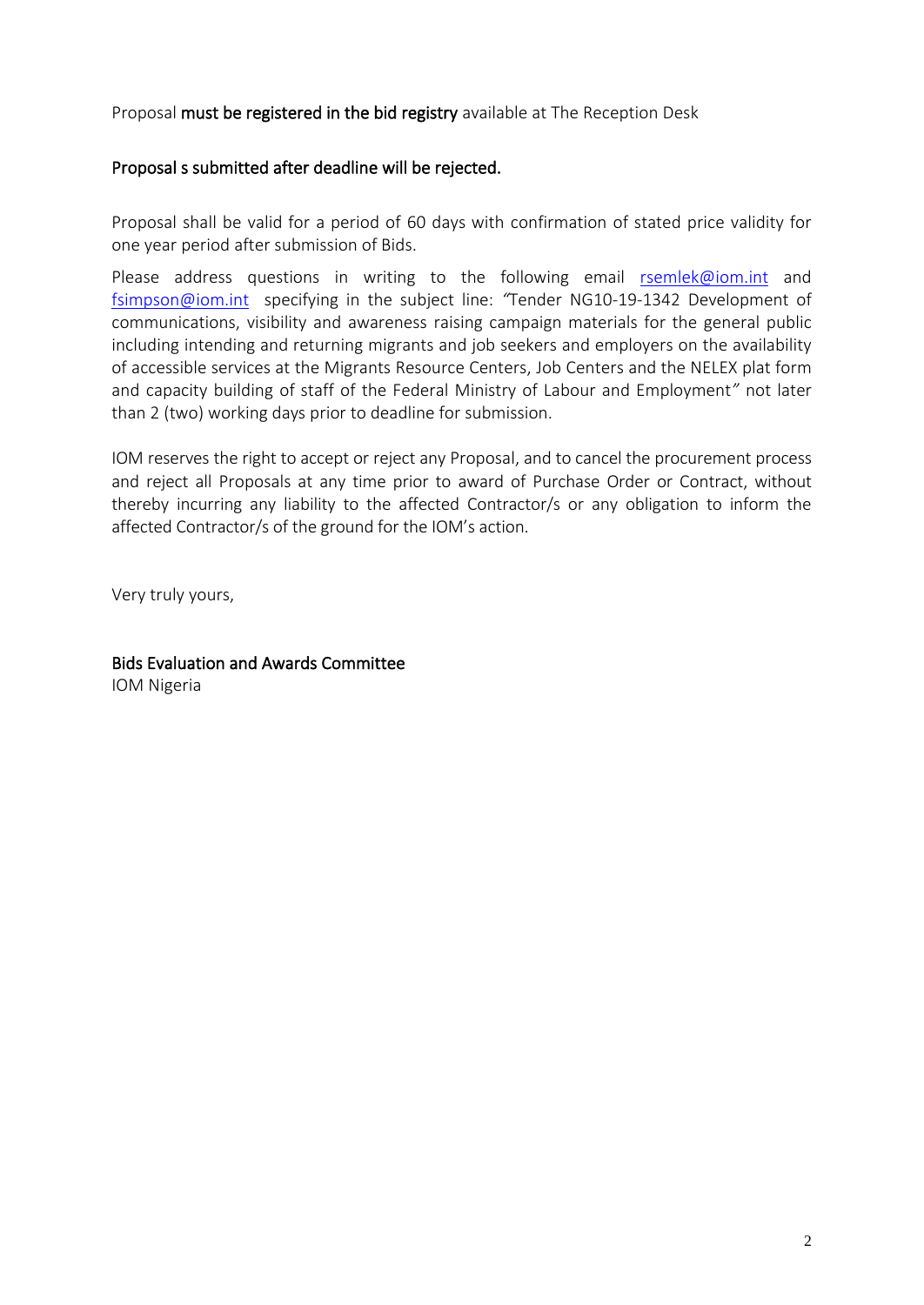## 1. Description of Service

IOM request prospective service provider, hereinafter referred to as the "Development of communications, visibility and awareness raising campaign materials for the general public including intending and returning migrants and job seekers and employers on the availability of accessible services at the Migrants Resource Centers, Job Centers and the NELEX plat form and capacity building of staff of the Federal Ministry of Labour and Employment" as detailed in attached Terms of Reference (Annex A).

Requirements:

- 1. A formal proposal from PR/Communication/Media agencies or companies with at least 5 years practical experience in carrying out assessments, trainings and developing and implementing communication and visibility plans and programmes;
- 2. CV of the technical members of the team with the lead having a minimum of an Advanced University degree from an accredited academic institution preferably in communication/media, journalism, digital marketing or related fields; Minimum of 10 years professional experience in managing communications or PR work; 5 to 7 years of progressive experience in PR agency or company, including practical experience in developing and implementing communication and visibility plans and programmes;
- 3. Demo reel demonstrating mastery of video production and editing tools.
- 4. Evidence of relevant previous work done by the firm including samples of visual materials previously produced and/or certification of software such as Adobe Creative Suite by team member.
- 5. Institutional organogram for the assignment
- 6. Detailed financial proposal with a breakdown of all the cost envisaged for the delivery of the contract including travel cost and allowance for team members.
- 7. Experience working with the United Nations or other International Organizations.
- 8. A good track record of work with the Government of Nigeria and international organizations.
- 9. Registration with the Corporate Affairs Commission (CAC).
- 10. Ability to work under pressure and meet deadlines.

### 2. Corrupt, Fraudulent, and Coercive Practices

IOM requires that all IOM Staff, manufacturers, suppliers or distributors, observe the highest standard of ethics during the procurement and execution of all contracts. IOM shall reject any proposal put forward by Suppliers, or where applicable, terminate their contract, if it is determined that they have engaged in corrupt, fraudulent, collusive or coercive practices. In pursuance of this policy, IOM defines for purposes of this paragraph the terms set forth below as follows: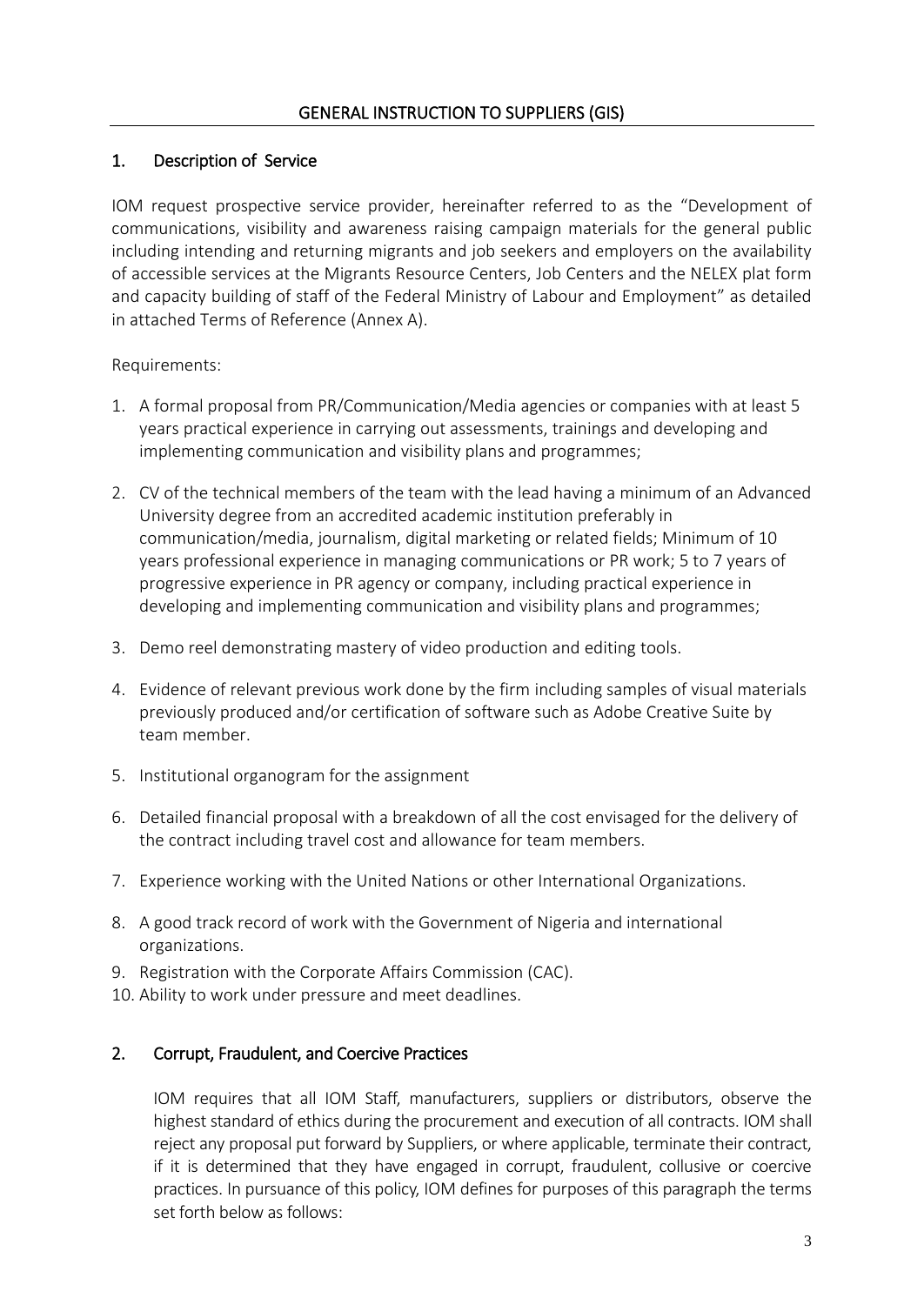- Corrupt practice means the offering, giving, receiving or soliciting, directly or indirectly, of anything of value to influence the action of the Procuring/Contracting Entity in the procurement process or in contract execution;
- Fraudulent practice is any act or omission, including a misrepresentation, that knowingly or recklessly misleads, or attempts to mislead, the Procuring/Contracting Entity in the procurement process or the execution of a contract, to obtain a financial gain or other benefit to avoid an obligation;
- Collusive practice is an undisclosed arrangement between two or more bidders designed to artificially alter the results of the tender procedure to obtain a financial gain or other benefit;
- Coercive practice is impairing or harming, or threatening to impair or harm, directly or indirectly, any participant in the tender process to influence improperly its activities in a procurement process, or affect the execution of a contract

# 3. Conflict of Interest

All Suppliers found to have conflicting interests shall be disqualified to participate in the procurement at hand. A Supplier may be considered to have conflicting interest under any of the circumstances set forth below:

- A Supplier has controlling shareholders in common with another Supplier;
- A Supplier receives or has received any direct or indirect subsidy from another Supplier;
- A Supplier has the same representative as that of another Supplier for purposes of this Proposal;
- A Supplier has a relationship, directly or through third parties, that puts them in a position to have access to information about or influence on the Proposal of another or influence the decisions of the Mission/Procuring Entity regarding this quotation process;
- A Supplier submits more than one Proposal in this quotation process;
- A Supplier who participated as a consultant in the preparation of the design or technical specifications of the Goods and related services that are subject of this quotation process.

### 4. Eligible Suppliers

Only Suppliers that are determined to be qualified shall be considered for award.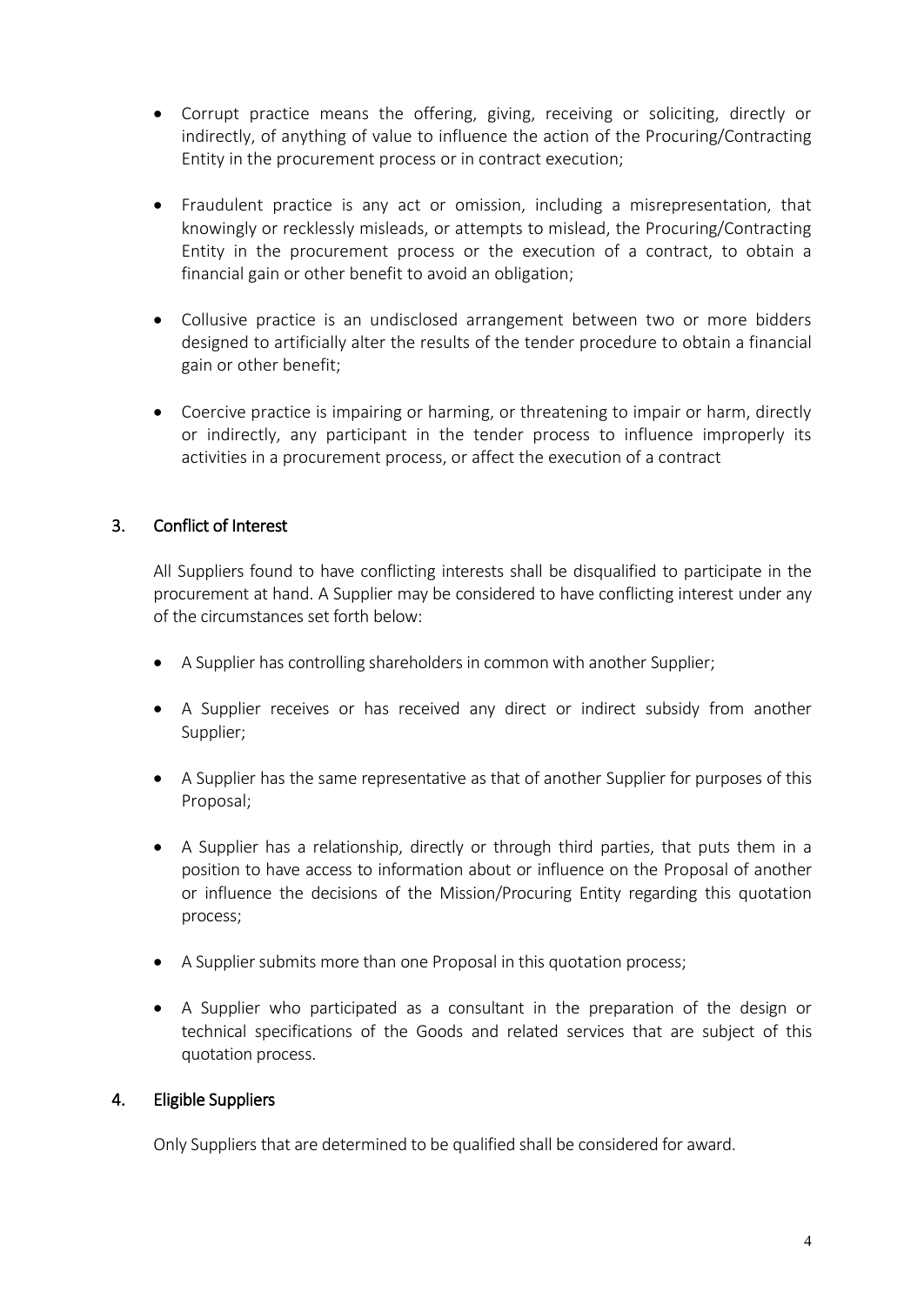### 5. Cost of Preparing the Quotation

The Supplier shall bear all costs associated with the preparation and submission of his Proposal and IOM will not in any case be responsible and liable for the costs incurred.

#### 6. Errors, omissions, inaccuracies and clarifications

The documents and forms requested for the purpose of soliciting Proposals shall form part of the Contract; hence care should be taken in completing these documents.

Suppliers shall not be entitled to base any claims on errors, omissions, or inaccuracies made in the Proposal Documents.

Suppliers requiring any clarifications on the content of this document may notify the IOM in writing at the following address.

Please address questions in writing to the following email [rsemlek@iom.int](mailto:rsemlek@iom.int) and [fsimpson@iom.int](mailto:fsimpson@iom.int) specifying in the subject line: *"*Tender NG10-19-1342 Development of communications, visibility and awareness raising campaign materials for the general public including intending and returning migrants and job seekers and employers on the availability of accessible services at the Migrants Resource Centers, Job Centers and the NELEX plat form and capacity building of staff of the Federal Ministry of Labour and Employment" not later than 2 (two) working days prior to deadline for submission.

Copies of the response including description of the clarification will be given to all Suppliers who received this General Instruction, without identifying the source of the inquiry.

### 7. Confidentiality and Non-Disclosure

All information given in writing to or verbally shared with the Supplier in connection with this General Instruction is to be treated as strictly confidential. The Supplier shall not share or invoke such information to any third party without the prior written approval of IOM. This obligation shall continue after the procurement process has been completed whether or not the Supplier is successful.

### 8. IOM's Right to accept any Proposal and to reject any and all Proposals

 IOM reserves the right to accept or reject any Proposals, and to cancel the procurement process and reject all Quotations, at any time prior to award of contract, without thereby incurring any liability to the affected Supplier/s or any obligation to inform the affected Supplier/s of the ground for IOM's action.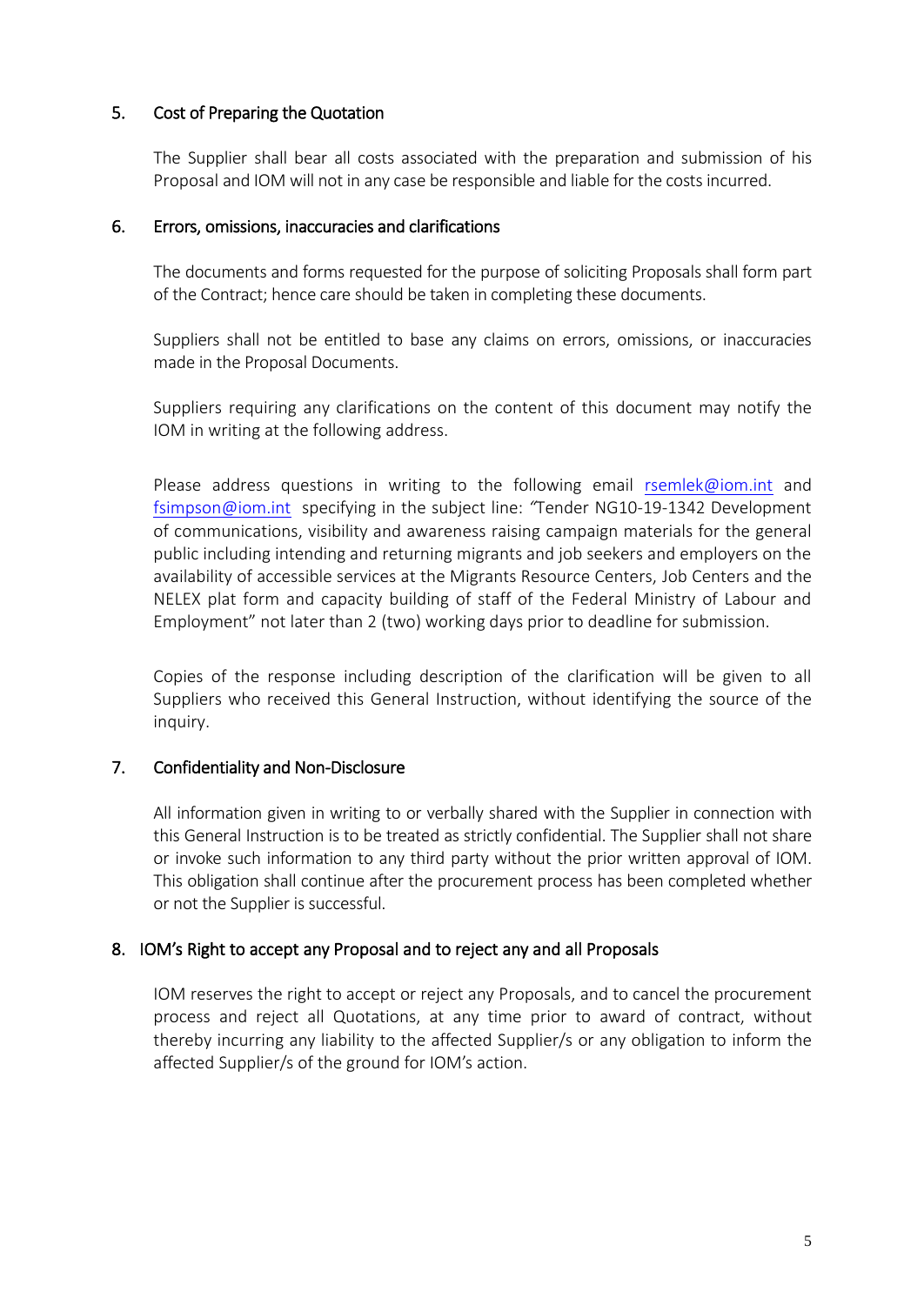# 9. Requirements

# 9.1 Proposal Documents

The following shall constitute the Proposal Documents to be submitted by the Suppliers:

- 1. A formal proposal from PR/Communication/Media agencies or companies with at least 5 years practical experience in carrying out assessments, trainings and developing and implementing communication and visibility plans and programmes;
- 2. CV of the technical members of the team with the lead having a minimum of an Advanced University degree from an accredited academic institution preferably in communication/media, journalism, digital marketing or related fields; Minimum of 10 years professional experience in managing communications or PR work; 5 to 7 years of progressive experience in PR agency or company, including practical experience in developing and implementing communication and visibility plans and programmes;
- 3. Demo reel demonstrating mastery of video production and editing tools.
- 4. Evidence of relevant previous work done by the firm including samples of visual materials previously produced and/or certification of software such as Adobe Creative Suite by team member.
- 5. Institutional organogram for the assignment
- 6. Detailed financial proposal with a breakdown of all the cost envisaged for the delivery of the contract including travel cost and allowance for team members.
- 7. Experience working with the United Nations or other International Organizations.
- 8. A good track record of work with the Government of Nigeria and international organizations.
- 9. Registration with the Corporate Affairs Commission (CAC).

### 9.2 Proposal Form

The Proposal Form and other required documents shall be duly signed and accomplished and typewritten or written in indelible ink. Any correction made to the prices, rates or to any other information shall be rewritten in indelible ink and initialed by the person signing the Proposal Form.

The language of the Proposal shall be in English and prices shall be quoted in NGN (Nigerian Naira), exclusive of VAT.

Prices quoted by the Supplier shall be fixed during Supplier performance of the contract and not subject to price escalation and variation on any account, unless otherwise approved by IOM. A submitted Proposal with an adjustable price Proposal will be treated as non-responsive and will be rejected.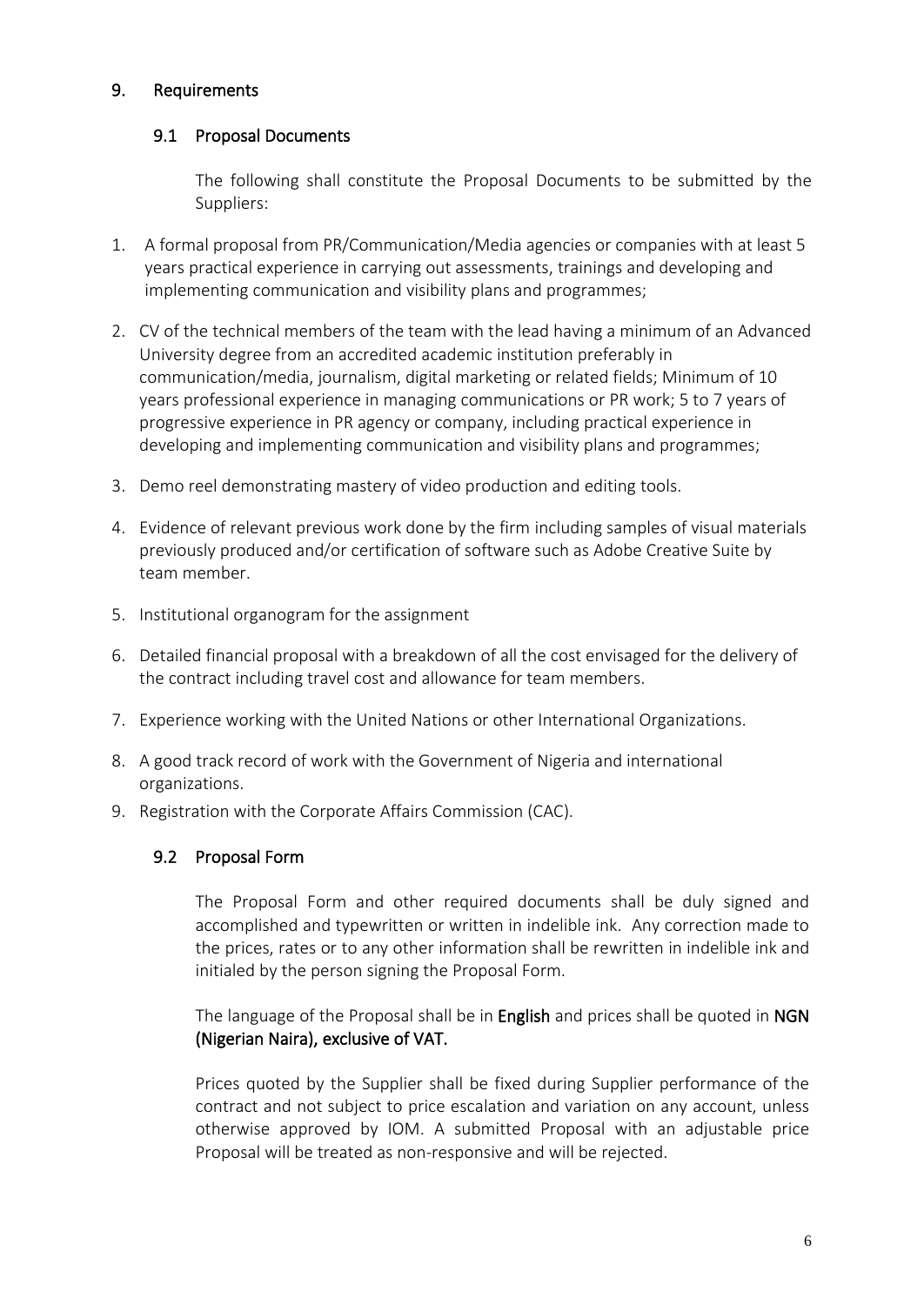# 9.3 Validity of Proposal Price

The Proposal shall remain valid for a period of 60 days after the deadline for submission.

In exceptional circumstances, prior to expiry of the period of validity of Proposals, IOM may request that the Suppliers extend the period of validity for a specified additional period. The request and the response there to shall be made in writing. A supplier agreeing to the request will not be required or permitted to modify its Proposal.

### 9.4 Documents Establishing Supplier's Eligibility and Qualification

The Supplier shall furnish, as part of its Proposal, documents establishing the Supplier's eligibility to submit Proposal and its qualifications to perform the contract if its Proposal is accepted. The IOM's standard Vendors Information Sheet shall be used for this purpose.

In the case of a Supplier not doing business within the Mission's country, the Supplier is or will be (if awarded the contract) represented by an Agent in that country equipped, and be able to carry out the Supplier's maintenance, repair and spare parts-stocking obligations prescribed in the Conditions of Contract and/or Technical Specifications*.*

#### 10. Submission of Proposal Documents

Duly signed and stamped Proposal must be submitted in a sealed envelope. The Suppliers must seal the "Original" of the Quotation Documents as stated in item 9.1 (Proposal Documents) shall be duly signed and stamped and delivered not later than 13 December 2019 at 11.00 hrs.

#### Late Proposals will be rejected.

### 11. Opening of Quotations.

At the indicated time and place, the opening of Proposals shall be carried out by IOM in the presence of the Contractors who wish to attend. IOM reserve the right to conduct opening of Proposals in public or not.

#### 12. Acceptance of Quotations.

IOM is not bound to take an immediate decision on the acceptability or unacceptability of Proposals at the time of their opening.

#### 13. Rejection of Quotations

Quotation can be rejected for the following reasons:

- (a) the Proposal is not presented in accordance with this General Instruction;
- (b) the Supplier is currently under list of blacklisted suppliers;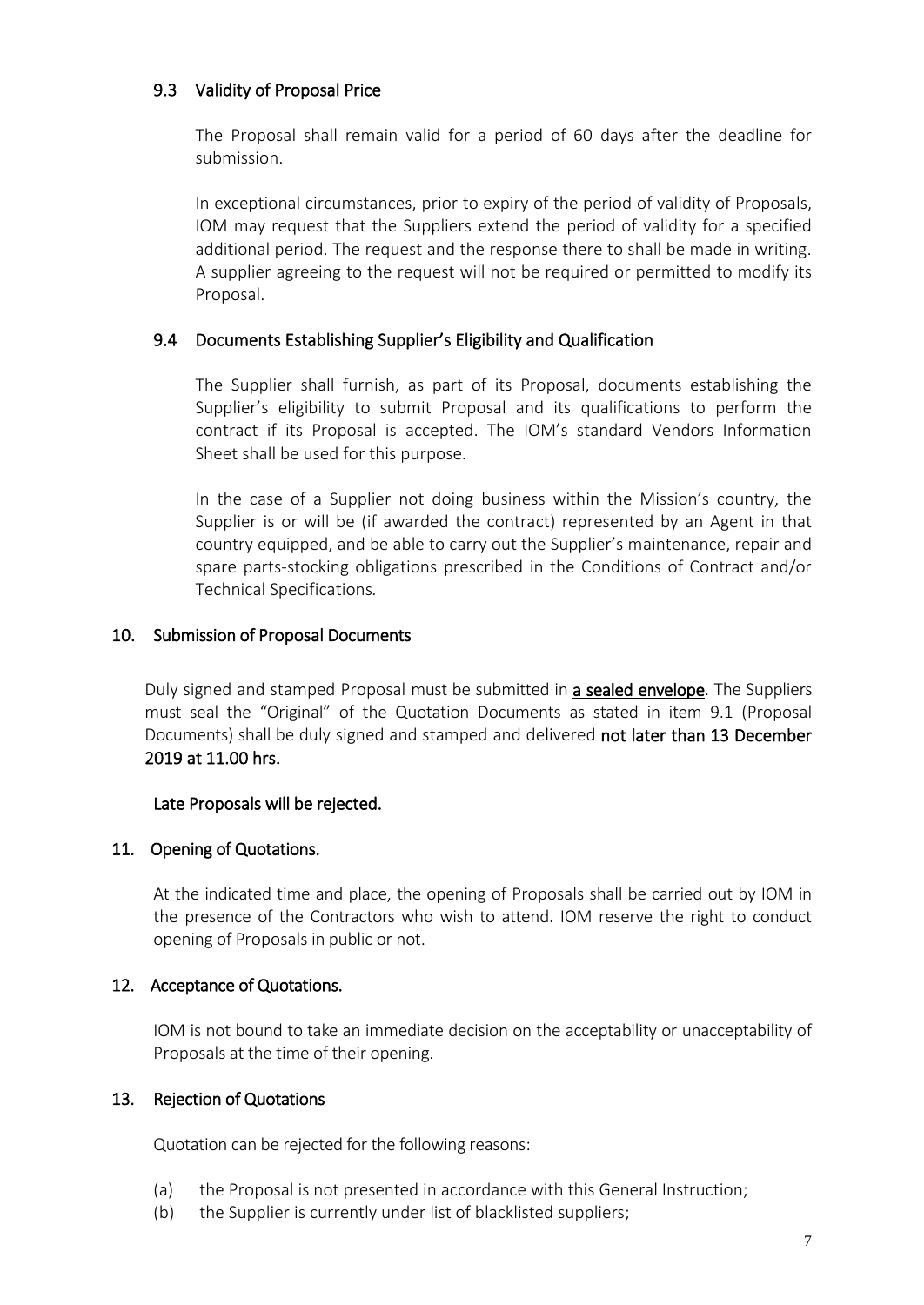- (c) the Supplier offer imposes certain basic conditions unacceptable to IOM
- (d) the Contractor refuses to accept arithmetical corrections;
- (e) The Proposal is submitted after deadline .

IOM is not bound to accept any offer received and reserves the right to waive any minor defect in an offer, provided, however, that such minor defect (i) does not modify the substance of the offer and (ii) does not change the relative ranking of the Suppliers.

#### 14. Evaluation

IOM shall evaluate and compare the Proposals on the basis of the following:

- (a) Completeness and responsiveness of the documents mentioned in 9.1
- (b) Compliance with technical specifications including delivery requirement
- (c) Price

Arithmetical errors will be corrected on the following basis. If there is a discrepancy between the unit price and the total price that is obtained by multiplying the unit price and quantity, the unit price shall prevail, and the total price shall be corrected. If the Supplier does not accept the correction of the errors, its Proposal will be rejected. If there is a discrepancy between words and figures, the amount in words will prevail.

### 15. Post Qualification

Prior to award, post-qualification will be carried out by IOM to further determine the selected Supplier's technical and financial capability to perform the contract. IOM shall verify and validate any documents/information submitted and shall conduct ocular inspection of the office, plant and equipment.

### 16. Award of Contract

The Supplier that has submitted the lowest evaluated Price, substantially responsive to the requirements of this General Instruction and who has been determined to be qualified to perform the contract shall be selected and awarded the contract. In the result of this selection process one or more suplliers might be selected.

IOM shall notify the selected Supplier through a Notice of Award. IOM shall also notify in writing, the other Suppliers who were not selected without disclosing the reason for rejection.

### 17. Delivery Site and Period of Delivery

The service should be delivered to IOM Abuja

### 18. Liquidated Damages

If the Service Provider fails to deliver any or all of the goods they are contracted to transport within the period mutually agreed between them and IOM, a penalty